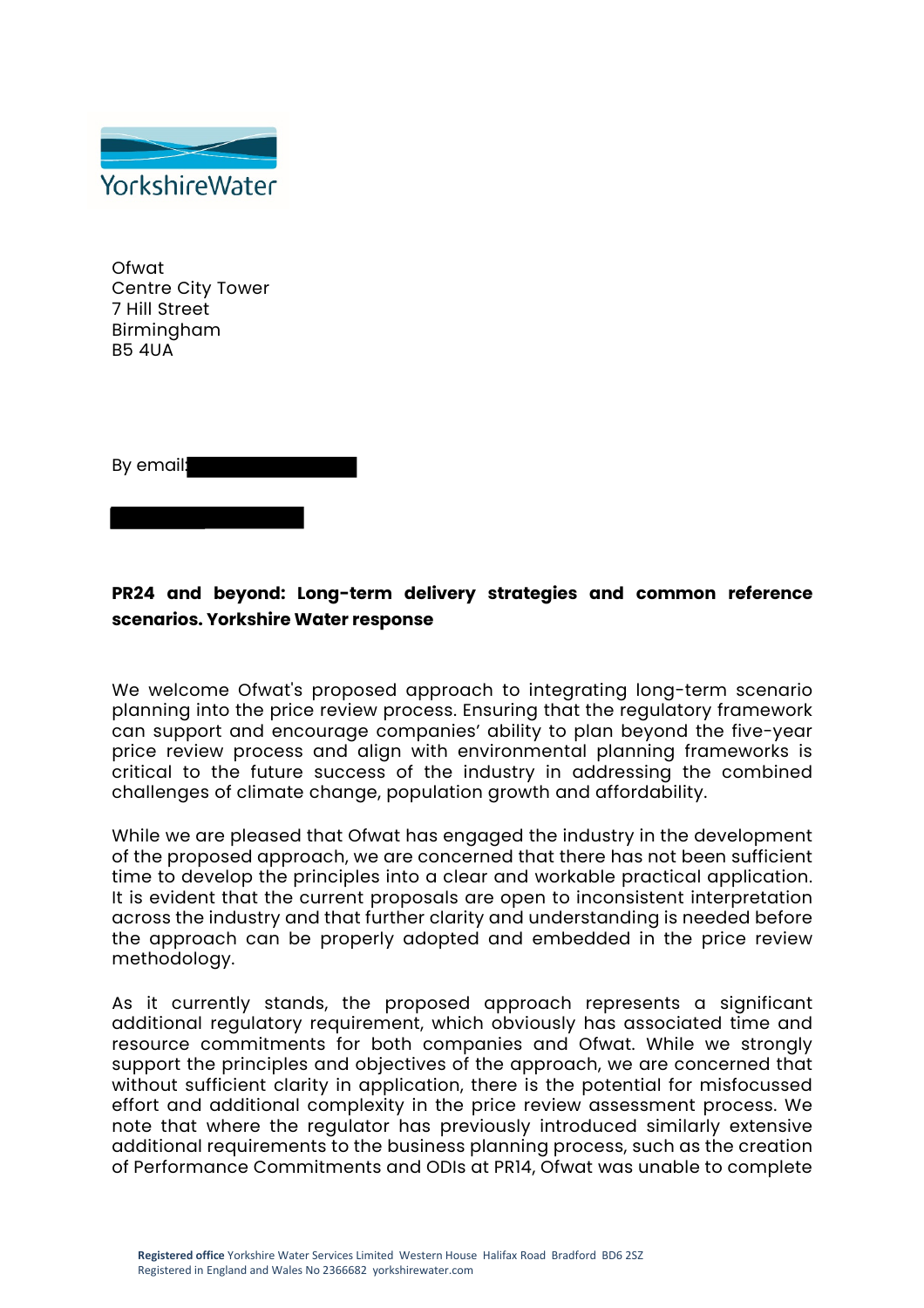a suitably comprehensive and timely assessment as part of the Risk-Based-Review, and as a result, the regulatory requirements changed significantly over the determination process. We note that Ofwat has subsequently opted to simplify the PC and ODI approach for PR24 to reduce the regulatory burden and streamline the incentives. We are concerned that, in the same vein as the PC and ODI approach at PR14, the practical application of the long-term planning and scenario testing requirements have not been sufficiently developed and scrutinised to allow for a consistent and meaningful industry response.

We strongly endorse the need for continued engagement with Ofwat, the industry and stakeholders, to ensure that the PR24 methodology provides a level of clarity that allows companies to produce long term plans which can deliver tangible improvements in the regulatory planning approaches for customers, the environment, and wider stakeholders.

In response to the discussion paper, we have summarised our key observations and suggestions. Further additional detail and methodological considerations are also provided in Appendix A, which expands on these points and introduces some of the more technical observations particularly around the common reference scenarios and links with the strategic planning frameworks.

### **Summary of key points**

**Lack of clarity about interpretation of requirements set out in the discussion paper:** As demonstrated in the discussion at the workshop in December 2021, there is significant variance in the interpretation of the requirements between companies. The approach needs to be proportionate, with consistency across key elements in order that Ofwat can make use of the information provided. We support the suggestion of follow-on workshop(s) after the collation of the consultation responses and suggest that Ofwat provide a worked example to avoid proliferation of interpretation. This would also support the 'proportionate' objective, allowing Ofwat to assess the long-term plans as it intends, without undue regulatory burden for companies or regulator.

**Exclusion of base activity from adaptive pathways:** We are supportive of the need to take a systems-based approach to long term planning and on this basis are concerned that the proposal considers only enhancement activity in respect of adaptive pathways. This is not reflective of the entirety of the systems-based approach to long term planning and fails to recognise that much of the future uncertainty will also have a significant impact on 'day to day' activities. Base expenditure plays a critical role in maintaining or improving performance against a natural rate of rise or deterioration across the asset base. Put simply, the base level of activity and performance is not a steady state, companies need to run to stand still to achieve stable performance – how far and fast will be subject to the same factors included in the scenario testing, such as climate change and population changes. As Ofwat recognised at the PR19 Initial Assessment of Plans, Yorkshire Water has been at the forefront of developing a systems-based approach for resilience planning for the industry, and critical to that is recognising the interplay between base and enhancement activities.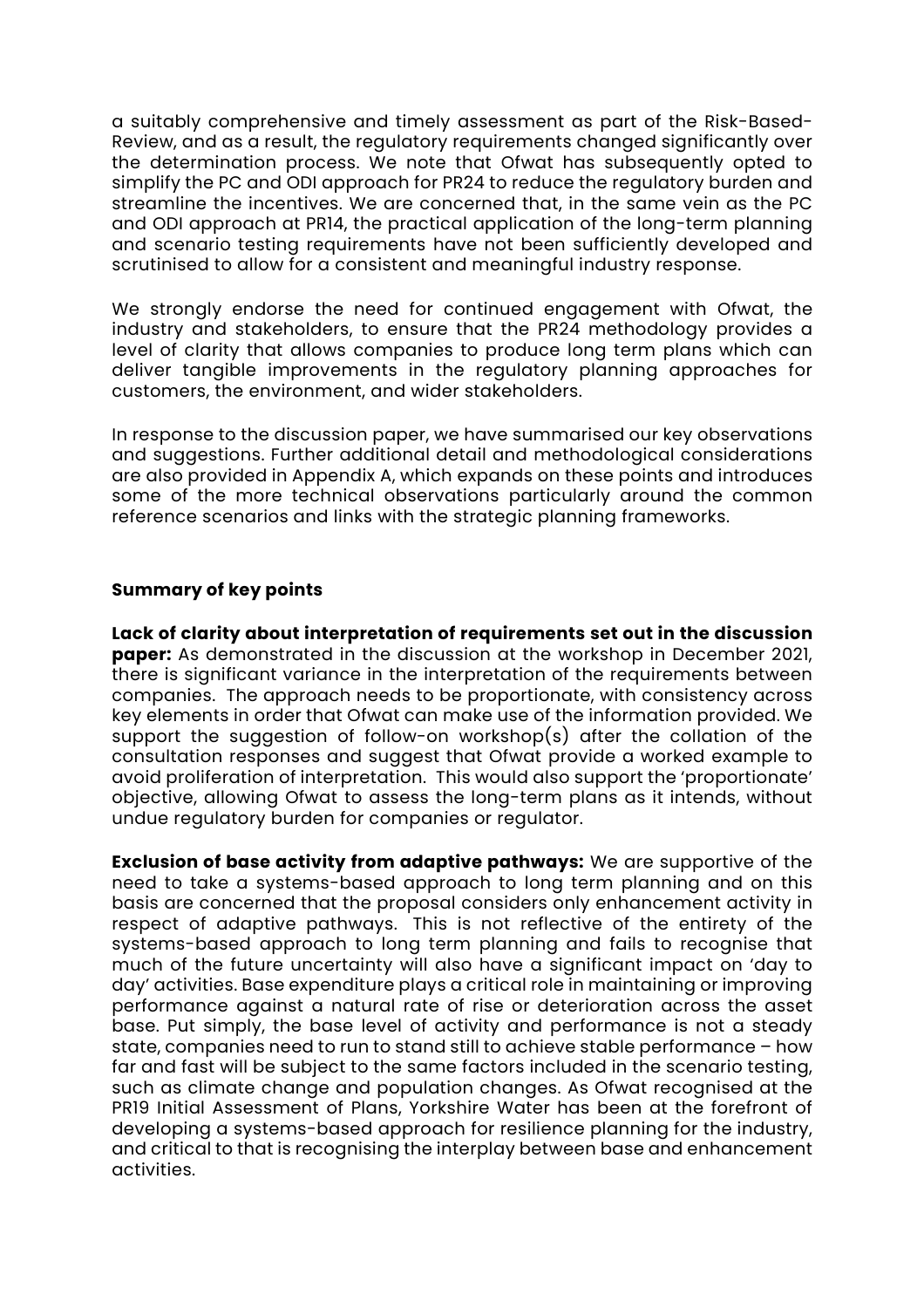**Adaptive planning, trigger points and investment cycles:** Having identified adaptive pathways based on specific trigger point criteria, it is inevitable that in the future trigger points will be reached earlier or later than anticipated. Unfortunately, it is unlikely that these will fit neatly into the 5-year regulatory cycle, as implied in the discussion document. We would welcome further consideration of how to adopt a more flexible approach to adaptive planning that recognises that if trigger points are reached in-period, a change in pathway may need to occur immediately. This would require a mechanism to allow companies to respond at that point in time, requiring consideration of the associated regulatory cost allowances.

We welcome the opportunity to discuss these points further with Ofwat and the industry in the development of the long-term planning approach, and look forward to further engagement in this area ahead of the publication of the draft methodology.

Yours sincerely



Director of Strategy and Regulation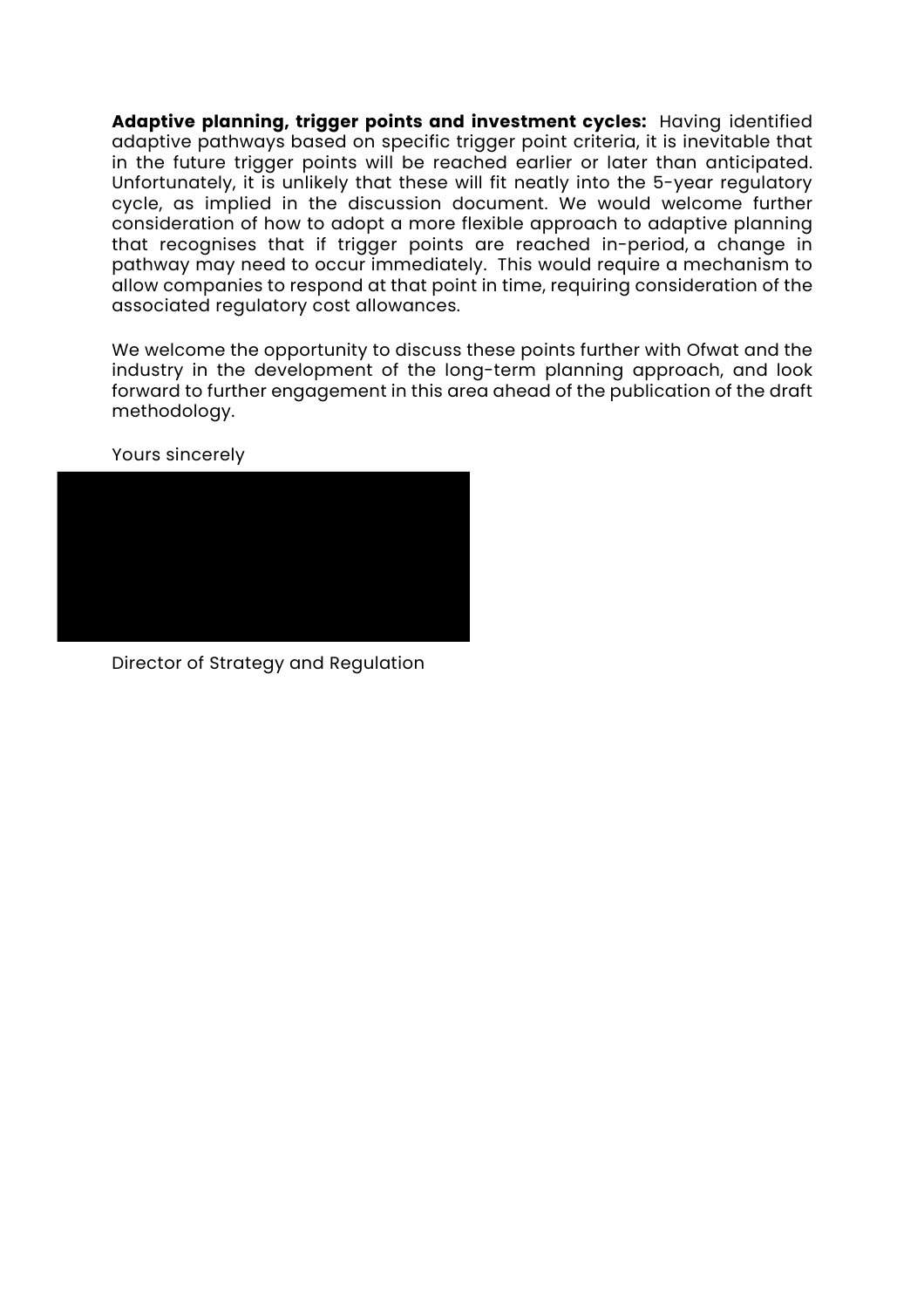## **Appendix A: Detailed response**

#### **1. Long-term delivery strategies**

We welcome the move towards integrating the approach to long-term scenario planning into the price review process in a way that recognises that plans will need to be modified in the future as new information and circumstances come to light. We agree that the price review presents a sensible review point for long term planning.

The approach proposed by Ofwat however implies an increase in regulatory activity and submissions for companies in developing the core pathway and adaptive pathways as part of PR24. This contrasts with the simplified approach Ofwat have proposed in other areas of the plan, such as the performance commitments.

We acknowledge that long term planning could form part of the assessment of companies plans, as this provides a strong signal of the importance of the strategic approach. However, we would welcome much greater clarity on how approaches to long-term strategies will be assessed and incentivised as part of the PR24 review process.

Whilst Ofwat have identified parameters for consideration in the common reference scenarios, to create comparability, there is still a high potential for inconsistency in the way each scenario is applied by individual companies. This is likely to require additional regulatory analysis to ensure like for like comparison between companies.

We are supportive of the need to take a systems-based approach to long term planning and on this basis are concerned that the proposal considers only enhancement activity in respect of adaptive pathways. This is not reflective of the entirety of the systems-based approach to long term planning. Base expenditure plays a critical role in maintaining or improving performance against a natural rate of rise or deterioration and taking account of this is necessary for a systems based approach to long term planning.

We also note that the current proposal does not make specific reference to bioresources. The current policy position means that there is potential for significant change to the bioresource business model if it were to move away from application of sludge to land. This could result in requirement for significant investment over next 5 years which would materially impact both the short and long-term strategies. We would welcome further acknowledgement and development of how to address this in the scenario testing.

We are also mindful that there is a potential risk that the proposed approach could become overly complex. As demonstrated in the discussion at the workshop in December 2021, there is significant variance in the interpretation of the requirements between companies. The approach needs to be proportionate and consistent across the industry to ensure Ofwat can make use of the information provided. We propose that Ofwat provide a worked example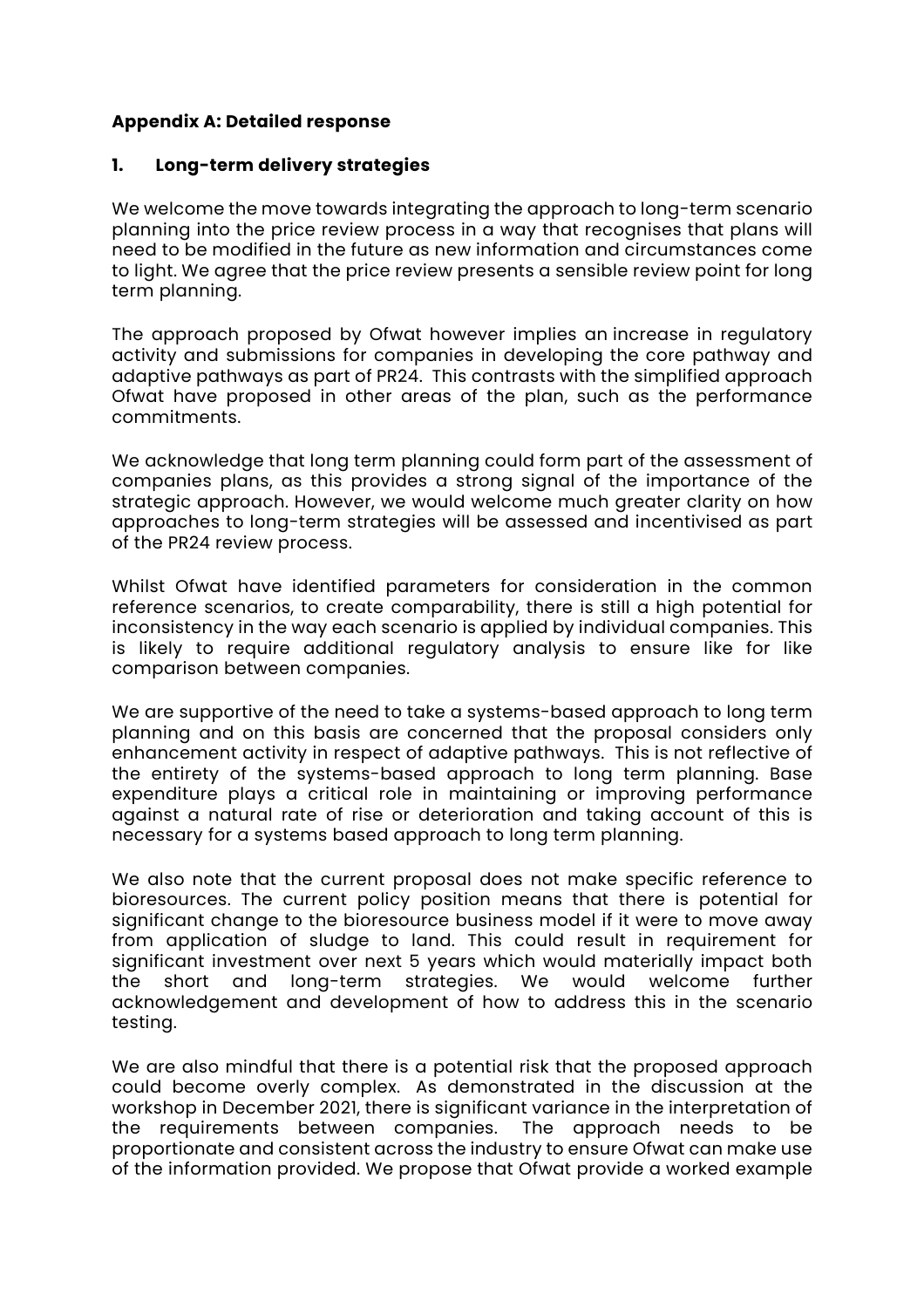to avoid proliferation of interpretation and ensure the 'proportionate' clause is met in a way that allows Ofwat to assess the long-term plans as it intends.

## **1.1 Strategic planning frameworks**

Ofwat has outlined how the long-term delivery strategy should bring together all other strategic planning frameworks. We see the benefits of this as an approach to the development of a consistent and holistic long-term strategy. For the next iterations of the WRMP29 and the DWMP29, there is an opportunity to ensure greater alignment between the strategic planning frameworks themselves and the common reference scenarios, particularly in respect of climate change.

Further, there are inconsistencies between the strategic planning frameworks which arise due to two key factors. Firstly, the nature of the frameworks and the risks that they address require a differing spatial and temporal application of data sets, for example population growth and rainfall. Secondly, due to the differing timelines, each framework uses the latest available information and data. These issues mean that, even within the strategic planning frameworks, the respective plans are not directly comparable. The introduction of common reference scenarios which introduces additional and different assumptions risks increasing the complexity.

### **1.2 Ambition**

We are pleased that Ofwat have recognised that companies should take account of local circumstances in the strategic ambition and reflect the challenges and opportunities for their regions. As well as national and statutory planning requirements, regional stakeholders will play an important role in both shaping and helping to deliver the long-term plans. Alongside the Customer Forum, Yorkshire Water have recently established a Yorkshire Leaders Board, with representatives from all local authorities and partners, to help develop the long-term strategy. Working with our key stakeholders and partners in this way will ensure that our future plans are co-developed and embedded in the wider regional economic and development plans.

However, adopting this approach will require us to be flexible and recognise the uncertainty involved with working with a wide range of organisations. Not all councils plan regional development along the same time horizons, and priorities and ambitions can change over time. While an adaptive planning approach will support this, working with stakeholders over a long timeframe will inevitably require flexibility and reactivity outside the bounds of long-term planning. Ofwat sets out that company ambition should be informed by Environment Act targets. The timing of the formal regulatory targets under the Environment Act however limits how companies can incorporate these targets into the DWMP and thus the long-term strategy. For storm overflows regulatory targets will not be formally set by the Secretary of State until September 2022, this is three months after the draft DWMP has been published for consultation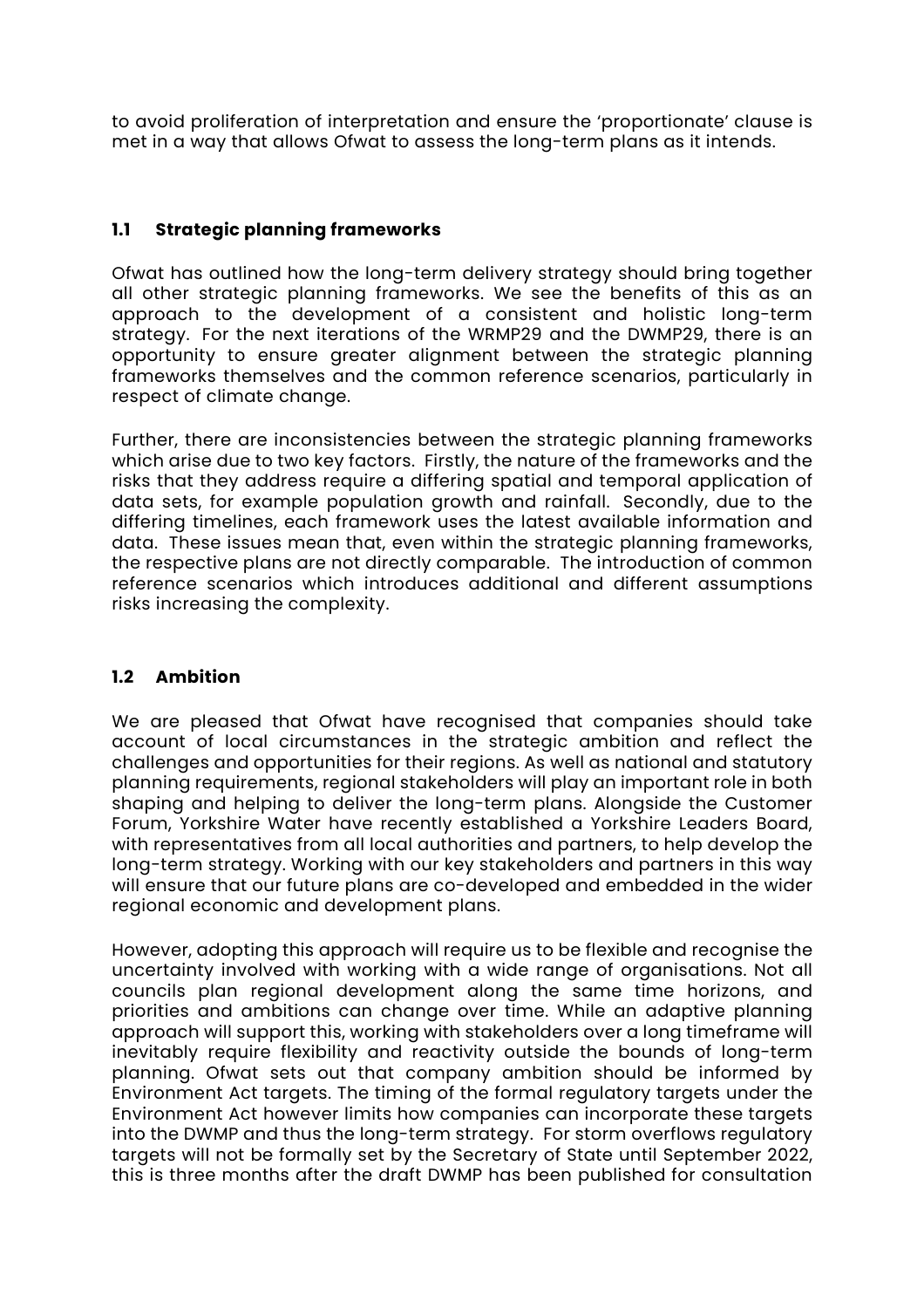in June 2022 and six months before the final DWMP publication in March 2023. The DWMP will inform the long-term plan to meet the Environment Act requirements to secure a progressive reduction in the adverse impacts of storm overflows. There is a risk that the timing associated with the DWMP strategic planning framework, and the publication of the WINEP driver guidance resulting from the Secretary of State's decisions around storm overflows could result in a mistiming between the DWMP and PR24 submission. Similarly, the timescales for the wider development of the WINEP do not fully align with the timescales for the DWMP. For example, WINEP 2 is scheduled for release in March 2023 at the same time as the publication of the final DWMP. We would recommend that for PR29 there is greater opportunity for the regulators to further align strategic planning frameworks and the periodic review cycle.

## **1.3 Strategy**

Whilst we agree with an adaptive planning approach in principle, the statement presented by Ofwat regarding the intention to avoid unnecessary investment through traditional large infrastructure solutions developed based on uncertain assumptions, is an oversimplification. This does not reflect the realities of planning and delivering large infrastructure projects. The assertion that companies have overinvested in the past is a misleading misrepresentation.

Ofwat's Figure 2.1 may not always represent the "best value" or a technically feasible approach to dealing with resilience; in some circumstances, for example, it would be more efficient to deliver a single storage solution with additional capacity to cope with climate change or increasing demand, rather than incrementally increase capacity or build additional assets. For example, it is not economically or technically viable to increase the size of a reservoir incrementally to serve a gradually growing population. Preceding the construction of a reservoir elements of an adaptive plan can be delivered to reduce demand, such as reducing demand or investigating the possibility of water transfers, but when the trigger point is reached for a new reservoir, the infrastructure solution will be delivered using a conventional planning approach rather than incrementally. Conventional approaches should not be automatically excluded, and it cannot be assumed that incremental investment is more efficient or technically deliverable for all types of intervention.

Ofwat state that strategy should set out what the company will deliver in terms of key performance outcomes during the next 25 years. To ensure consistency and comparability, companies should set out key performance outcomes including key output metrics from strategic planning frameworks. Ofwat give the example of additional water capacity delivered and wastewater storage capacity delivered. In general, capacity delivered needs to be normalised against the population served for example to provide a comparable indication of service. Total volume is a suitable metric for regional targets of the WRMP, however for the DWMP the independent nature of the 600+ drainage catchments within the Yorkshire region requires a fundamentally different, bottom-up approach to solution development that do not have a common unit of measurement. The suggestion of wastewater storage capacity needs to be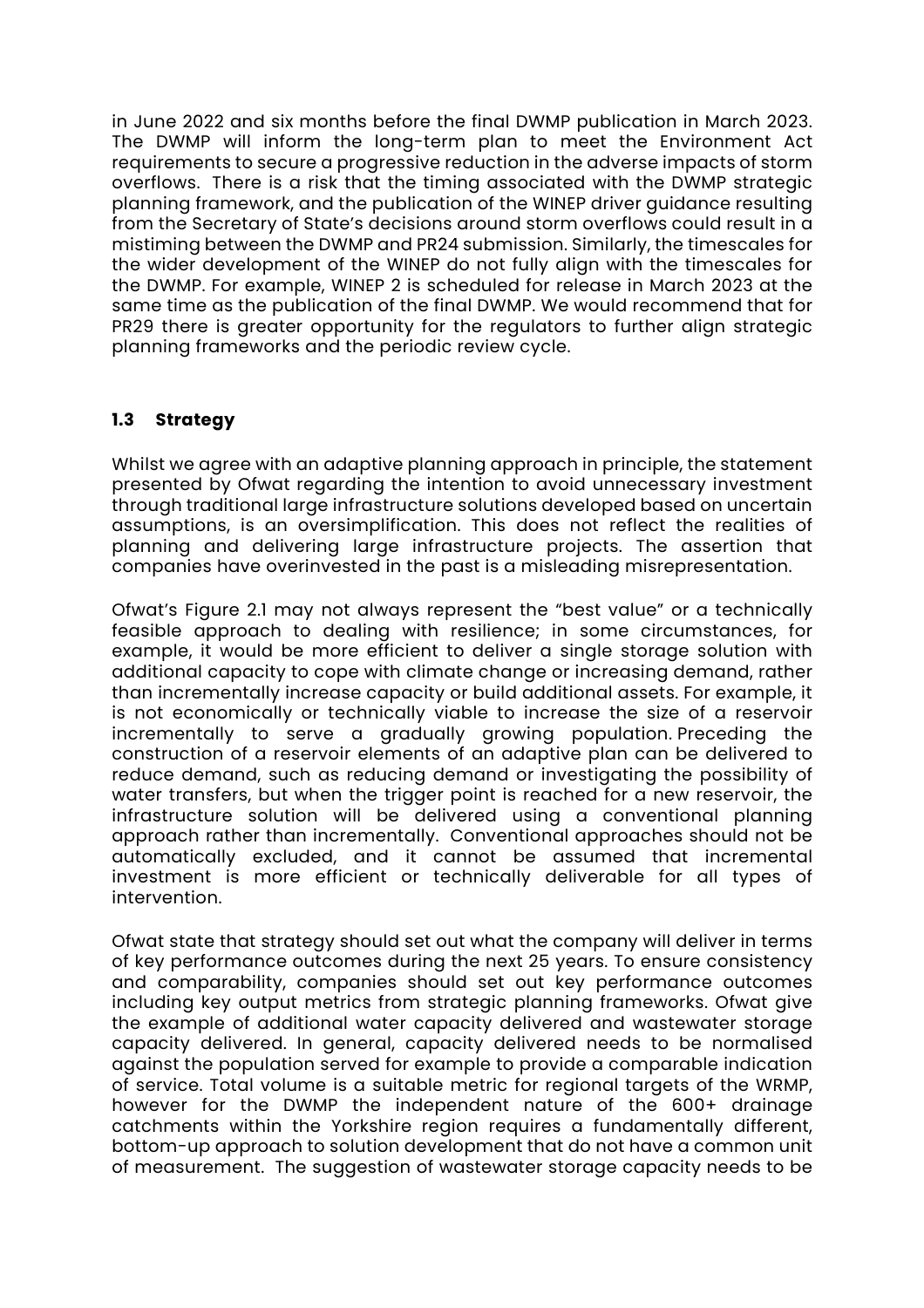reconsidered as there are wastewater solutions that are not in the form of storage, such as surface water removal. We would suggest that an overall risk level may be a more appropriate metric to provide comparison between companies once the DWMPs have matured and consistencies in methodologies further developed.

**Adaptive planning, trigger points and investment cycles:** Having identified adaptive pathways based on specific trigger point criteria, it is inevitable that in the future trigger point criteria will be reached earlier or later than anticipated and will likely occur mid regulatory cycle. Therefore, a flexible approach to adaptive planning needs to be considered, should a trigger be reached inperiod, the expectation would be that a change in pathway occurs. This would require a mechanism to allow companies to respond at that point in time, requiring consideration of the change and associated regulatory cost allowances.

**Core adaptive pathway and uncertainty:** Following a long-term delivery strategy workshop, Ofwat clarified that core adaptive pathway should include investment necessary to meet future low scenarios. This is particularly relevant for climate change where the low scenario is widely recognised an unlikely outcome (UNEP Emissions Gap Report, 20211).

We consider that instead the 'most likely' scenario should be used and the investment necessary presented. It is appreciated that trigger points would enable companies to move to a higher scenario if required, however the timing of such reviews might mean companies are underinvesting for the first 5 years if in-period trigger point reviews are not appropriate as discussed above. It is unreasonable to assume that prediction of future events compared to actual measurements is always skewed to the downside.

Furthermore, as providers of essential public health services, we are concerned that there may be negative public perception that the default basis for long term planning is only for low case scenarios, especially for climate change.

### **1.4 Rationale: best value**

Ofwat have proposed an approach for establishing best value pathways that consider environmental and social impacts, in line with Ofwat's strategic planning framework for PR24 expectations, public value principles and WINEP options and appraisal guidance. Companies are asked to set out how the longterm objectives will be achieved over the next 25 years in the best value way.

We welcome the approach for incorporating best value into the long-term strategies of companies. There is however inherent uncertainty in knowing what would deliver best-value, especially when considering 25-year future scenarios. Given the rapid evolution and role of technology, significant assumptions will need to be made about option availability and costs for solutions within the

<sup>&</sup>lt;sup>1</sup> UN Environment Programme 2021 Emissions Gap Report. Online, available at:

https://www.unep.org/resources/emissions-gap-report-2021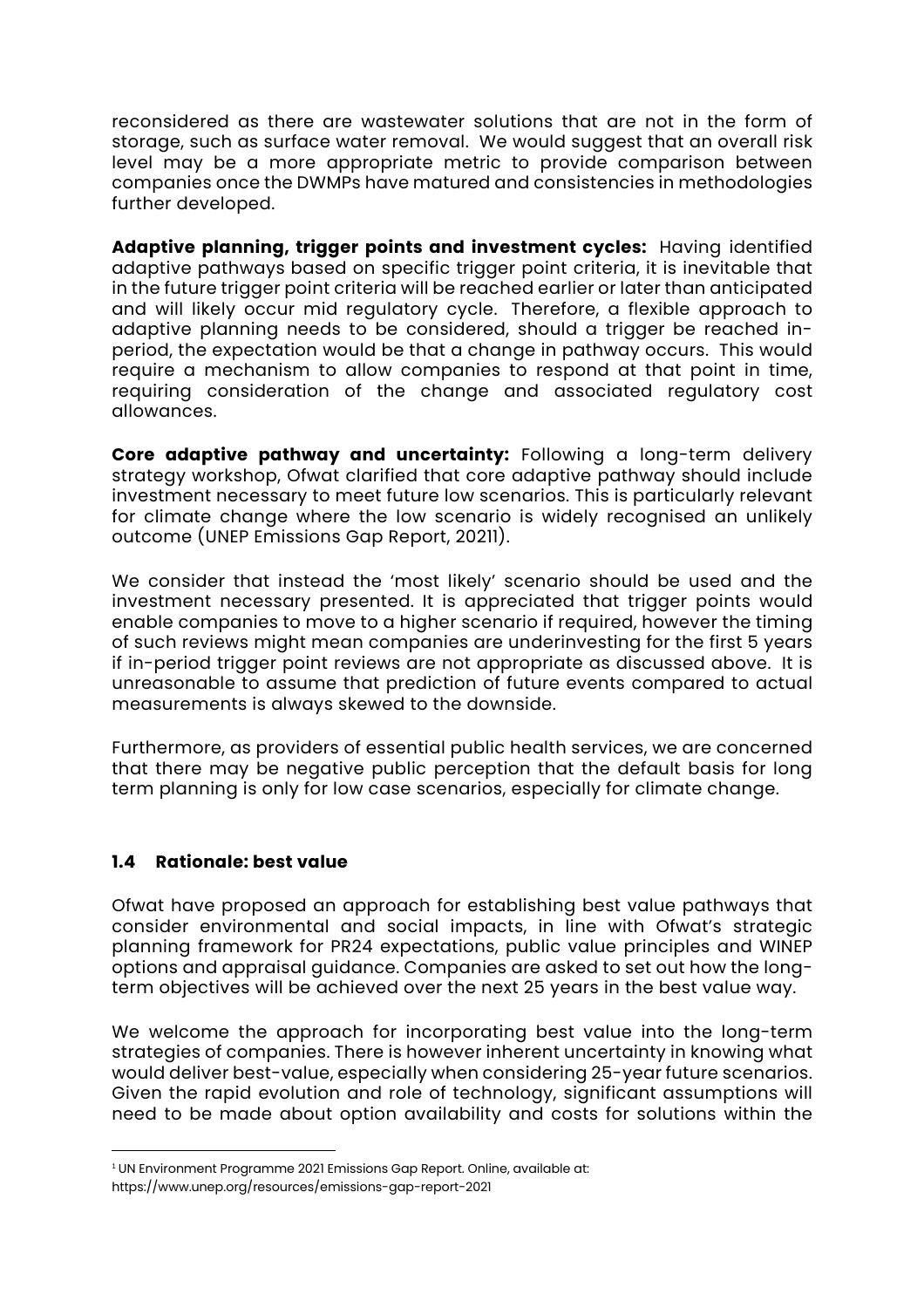future. Assuming the solutions available now present the best value options in 25 years, would be incorrect. We would expect that the review of such assumptions is a key component of future price reviews, allowing for technology and knowledge advances to be fully considered.

Similarly, the potential opportunities afforded by technological developments are equally (if not more so) relevant for base expenditure and maintenance activities, and so we would encourage Ofwat to reconsider only limiting the approach to enhancement activities.

In terms of the methodology proposed to derive best value, the interpretation and application is likely to vary across the sector. At Yorkshire Water we use our corporate decision-making framework to develop best value solutions using a six capitals approach, as previously set out in Chapter 9 of our PR19 Business Plan2. This aligns with, but does not mirror, Ofwat's proposed approach. Given the current early development of approaches, we ask Ofwat to consider allowing companies to use alternative approaches in this instance, with any specific requirements to be agreed with the quality regulators ahead of PR29.

## **1.5 Foundations: Performance improvements from base expenditure**

Ofwat have noted that companies will deliver performance improvements over time through their base cost allowances and ongoing technological improvements. Ofwat have asked for companies to develop their own forecast of improvements expected from base expenditure to inform draft plans.

This contrasts with the Assessing Base Costs paper where Ofwat sets out the approaches it is considering to identifying "what base buys". If companies are asked to make their own assessments, there is likely to result in a wide range of approaches and improvement levels that could vary significantly from Ofwat's.

Rather than suggesting that companies present differing assumptions about performance improvements in base, a standardised service improvement could be developed and applied across common performance commitments and scenarios. As productivity can be measured as a combination of cost reduction and service improvement, perhaps for long term targets a frontier shift assumption could be applied to indicate long term service improvements.

**Improvements from technology:** Ofwat note that companies' ambitions for the level of performance outcomes should be informed by factors including ongoing service improvements made over time due to technology and process improvements.

As technology improvements form part of companies' efficiency over the long term, there needs to be recognition for the upfront cost required to develop and

<sup>2</sup> Chapter 9: Decision efficiency, Yorkshire Water PR19 Business plan 2018. Online, available at: https://www.yorkshirewater.com/media/hlonqv24/yorkshire-water-pr19-business-plan-submissiondocument\_0.pdf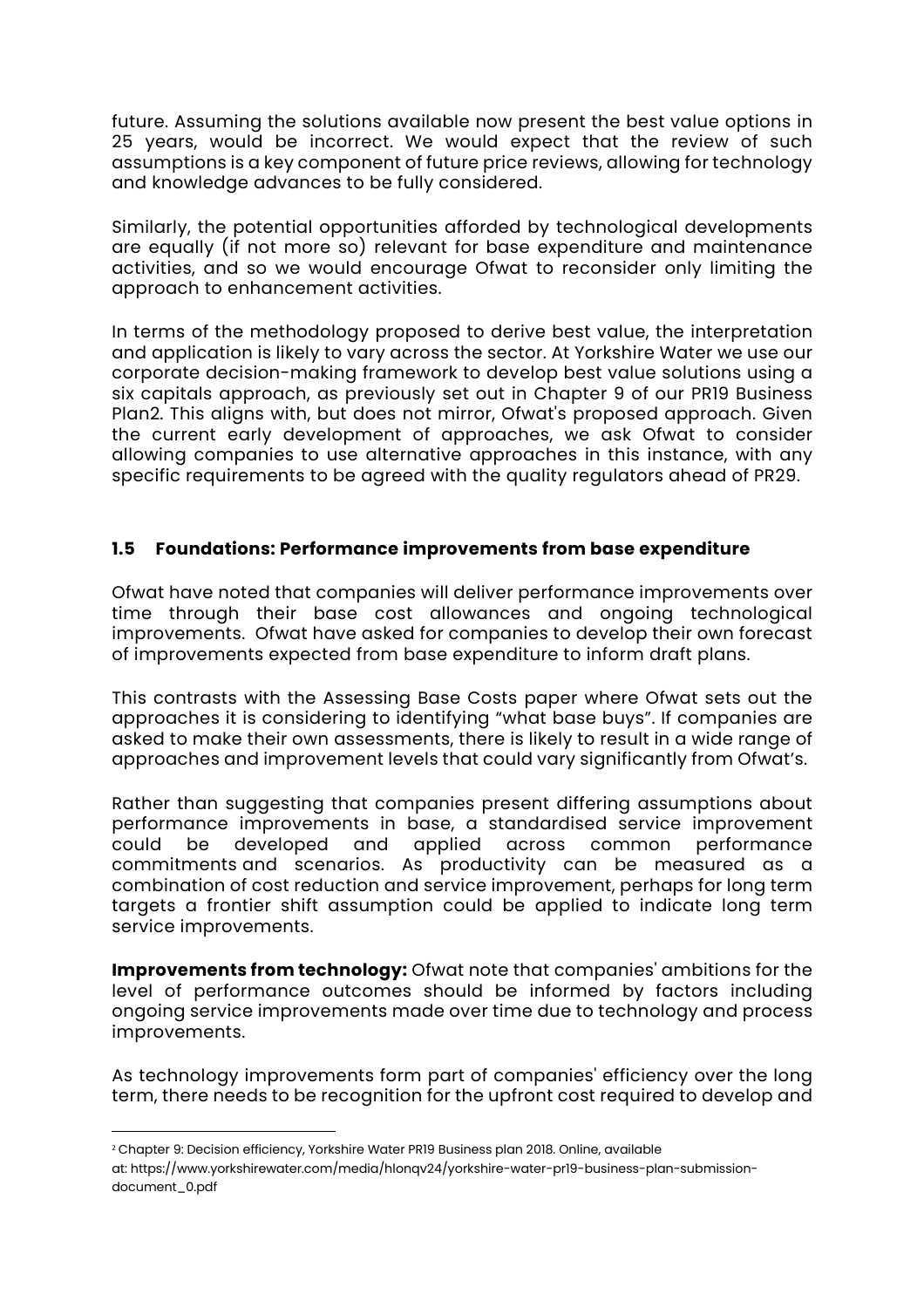deploy these technologies, but also the reinvestment frequency implied by technology investment due to shorter asset life. Technology improvements are often associated with understanding the need for investment, rather than the solution itself. For example, improved rainfall modelling might allow companies to refine the use of low-tech sustainable drainage options, or deployment of sewer sensors to allow operational response time to avoid a flooding incident. Consideration should also be given to the fact that replacement technology quite often brings an increased cost over the original investment but may provide additional functionality to the user. Real world examples include computers and smart phones.

## **2. Customer engagement**

There are inconsistencies between the customer engagement expectations set by Ofwat for PR24. The timing of the centralised research being conducted by Ofwat and CCWater, due to be published in December 2022, will make it difficult to ensure alignment between our five-year plan and long-term strategy. It is also unclear how the scope of the current centralised research programme will support the development of the long-term strategy and therefore what research is expected of companies in addition to this this.

Whilst we support customer and stakeholder engagement throughout the PR24 process, it is unclear how Ofwat will measure the effectiveness of this engagement for both the long-term strategy and the PR24 business plan more generally.

The long-term strategy consultation places emphasis on many aspects of customer involvement, such as behaviour change and intergenerational fairness. We support this; however, the approaches companies take to implement this is likely to vary considerably. Guidance from Ofwat as to how this will be measured and assessed between companies would support the development of approaches taken.

# **3. Data tables**

The data table presented as part of this consultation lists the enhancement drivers used at PR19. This should be reviewed to ensure that any new enhancement drivers emerging at PR24 (if applicable) are correctly captured and reflected.

### **4. Programme**

If the common reference scenarios are not confirmed until summer 2022, and Ofwat makes significant amendments or adds new scenarios, this will present a challenge for companies to complete assessments in time to submit a highquality long-term plan at the point of submission of PR24 business plans. Therefore, to support companies in the development of their long-term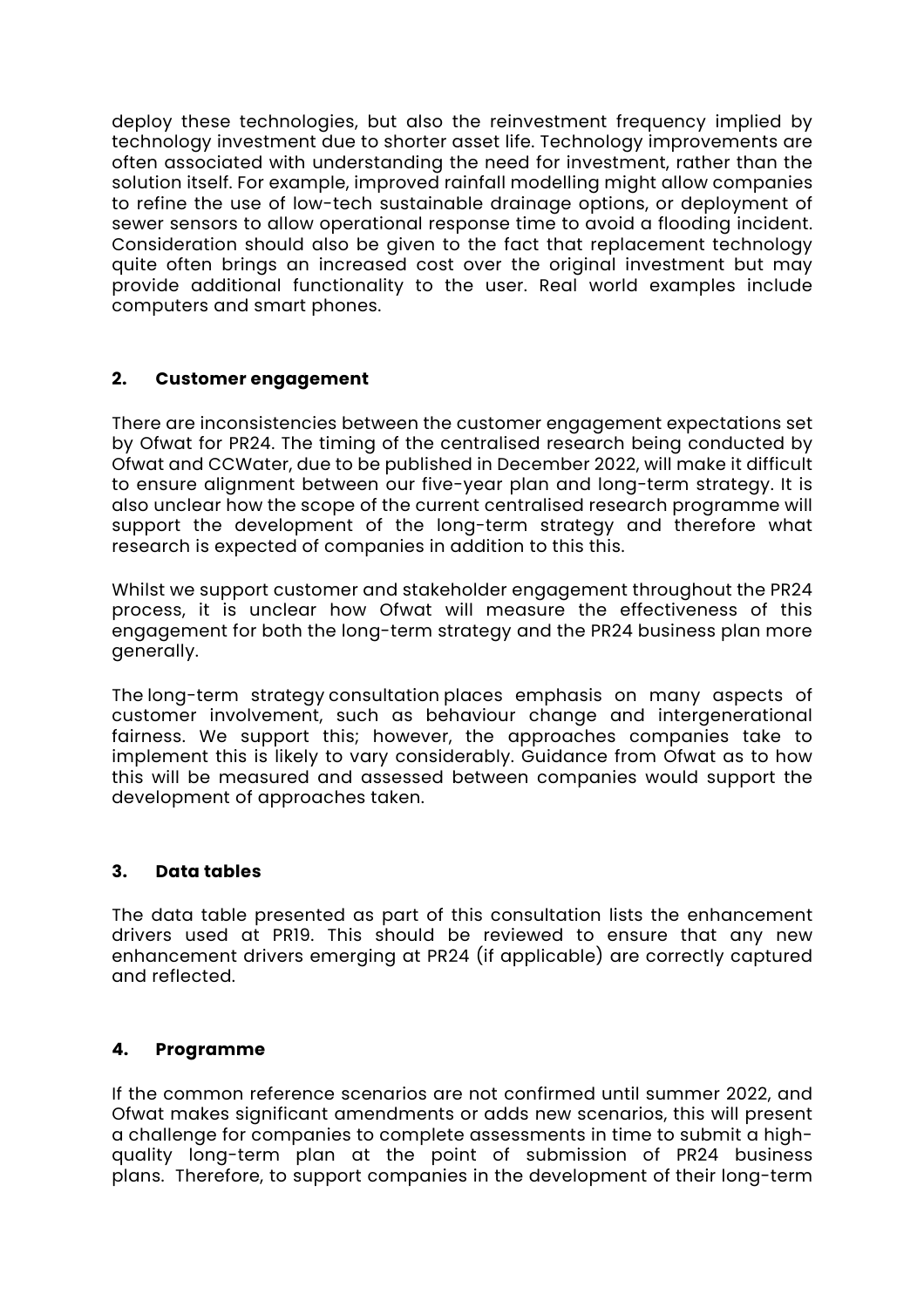strategies, it is requested that the common reference scenarios and the proposed methodology are provided by Ofwat earlier than summer 2022.

### **5. Scenarios**

### **5.1 Climate change**

Whilst we agree that companies should assess their risks from a changing climate, we note that the suggested scenarios do not align with the advice, guidance and methodologies issued by the Environment Agency and others. We also note that the suggested Ofwat scenarios do not align with the guidance for adapting to climate change for Risk Management Authorities such as water companies, as defined by the Flood and Water Management Act.

In line with the UNEP Emissions Gap Report 2021 we also challenge whether expending resources assessing the risk from a very low emissions scenario (RCP2.6) is worthwhile as even an optimistic assessment of COP26 outcomes does not align with RCP2.6. We suggest that Ofwat do not need to prescribe which climate change scenarios to use as this is already included in much of our regulatory guidance as issued by our other regulators such as the EA, DWI and NE, or is in the process of being developed and agreed by the industry with support from academic partners such as Future Drainage, and UKWIR.

The approach set out by Ofwat in section 3.2.1 refers to guidance differing from that used for the WRMP and regional plans. For regional plans, it has been recognised that it makes sense to use spatially coherent climate change projections, so that they are valid across the UK. Companies and regions have therefore generally used the regional models, and as these are only available at RCP8.5, the analyses have been done using RCP8.5 and then for most regions these have been scaled to RCP6 using equations developed by Atkins for the regional groups. Many companies have used the probabilistic scenarios to put the results into context, as it is recognised that the regional models are hotter and drier than the probabilistic models, and many of the other scenarios. We have chosen to use RCP6 as it seems the most likely emissions pathway, although we have included uncertainty in our modelling. We have not modelled future water supply or demand in a low emissions scenario as this is not in line with our regulators' published methodology.

**Future Rainfall:** Due to the timing of information available for the DWMPs and WRMPs, it is unlikely that Ofwat's low emissions scenario can be reflected in either plan.

For DWMPs, we require sub daily rainfall data for the 2050s and 2080s which was not available from UKCP18 at the time needed to start the plan modelling work. We have therefore used bespoke uplifts based on UKCP09 high emissions scenarios which were commissioned from HR Wallingford. Our draft DWMP will be published in June 2022 and as previously mentioned, there is insufficient time to repeat this with Ofwat's proposed low emissions scenario. In addition, there is considerable academic and industry effort already underway to develop suitable datasets based on the convection permitting 2.2km climate projections from UKCP18, however these will not be available until the second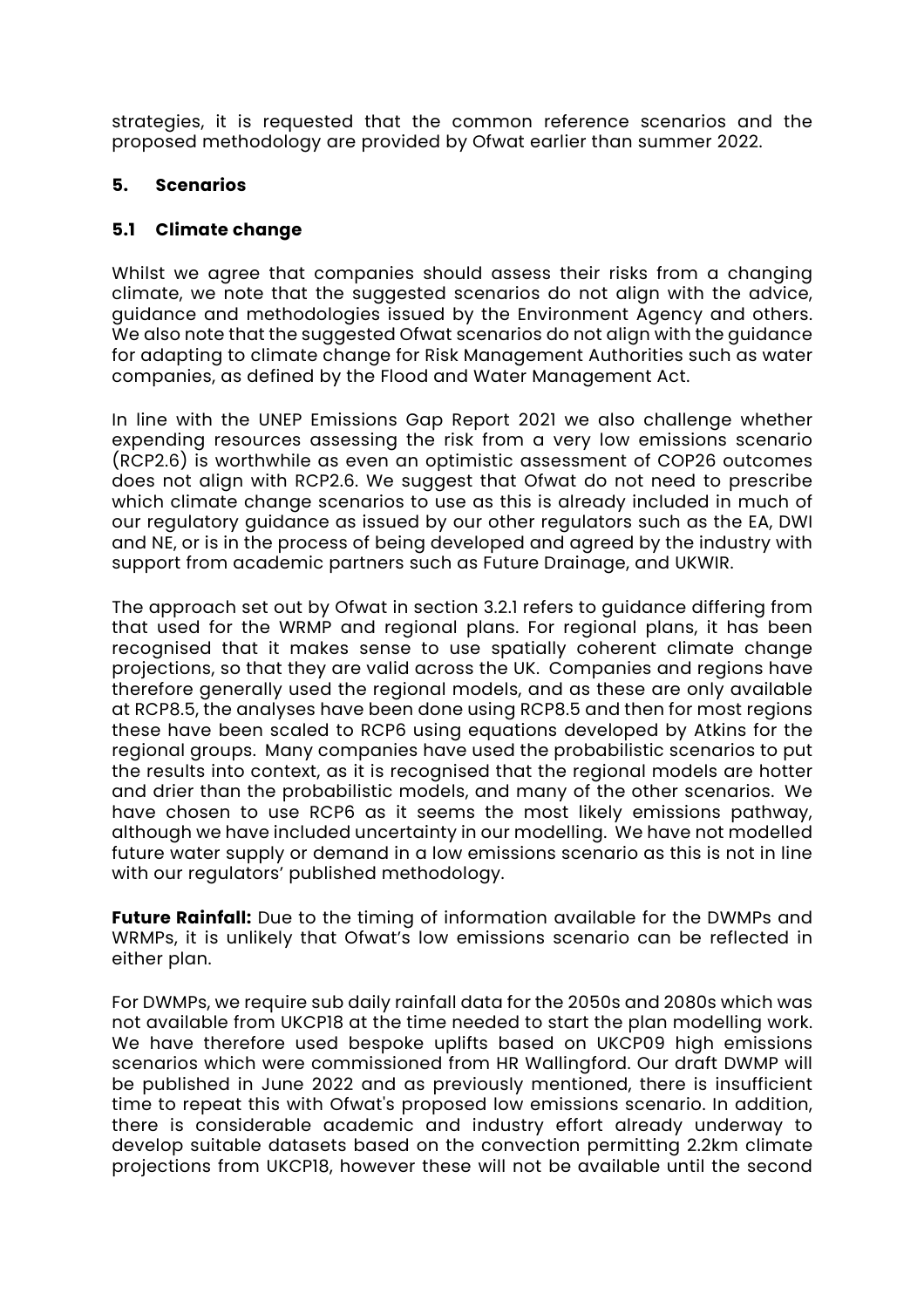round of DWMPs. The NERC funded FUTURE Drainage project was commissioned in 2019 to convert UKCP18 into more "useable" data however the outputs from this project was not published until 22nd July 2021. This date was too late for inclusion in the current DWMP modelling, which was ongoing for the previous 18 months (in running the baseline and design horizon scenarios). The FUTURE Drainage project does provide suggested uplifts for Design Storm events but does not cover how to perturb data sets to create updated Time Series Rainfall for future epochs. We recognised this issue and suggested an UKWIR project, which has commenced to update the RedUP tool, which will enable us to generate these time series.

We are on the steering group for this project. However, we will not be able to trial this revised RedUP tool until March- April 22 which is too late to incorporate into the DWMP planning.

WRMP24 is based on UKCP18 RCP8.5 scaled to RCP6 and our DWMP24 is based on UKCP09.The draft WRMP is due to be submitted in October 2022 and the draft DWMP is due to be submitted in June 2022, therefore it is not possible to consider Ofwat's proposed low emissions scenario in either plan.

**Flood risk:** As a Risk Management Authority (RMA) under the Flood and Water Management Act, we are subject to the EA guidance Adapting to Climate Change3. This guidance contains uplifts for peak river flow, rainfall intensity and sea level rise for use in flood risk assessments and solution design based on UKCP18 RCP8.5 and does not align with the scenarios suggested by Ofwat. The EA guidance for sea level rise in particular guides RMAs to use the 70th percentile of RCP8.5 as the design allowance which contrasts with the 50th percentile of RCP2.6 or RCP8.5 as suggested in the Ofwat document.

We also note that national flood risk maps for both pluvial and fluvial flooding do not currently include the impact of climate change which makes it difficult to assess future flood risk under any climate scenario. We suggest that water company customers should not pay for national flood risk maps as this is a data set that should be provided by the EA.

# **5.2 Technology**

The technologies provided and delivery dates are very specific and assume that they will all deliver greater efficiency. It is however unlikely that every innovation will lead to improved efficiency. For example, in the high technology bracket:

*"3) New wastewater approach by 2040: • satellite monitoring and advance forecasting of localised surface water rainfall and related pollution/wastewater stresses, enabling rapid response and/or prior action; and • automatic monitoring and enhanced sampling of environmental water quality."* 

It should be recognised that technology leading to a more rapid response may not always deliver improvements without enhancement interventions. For